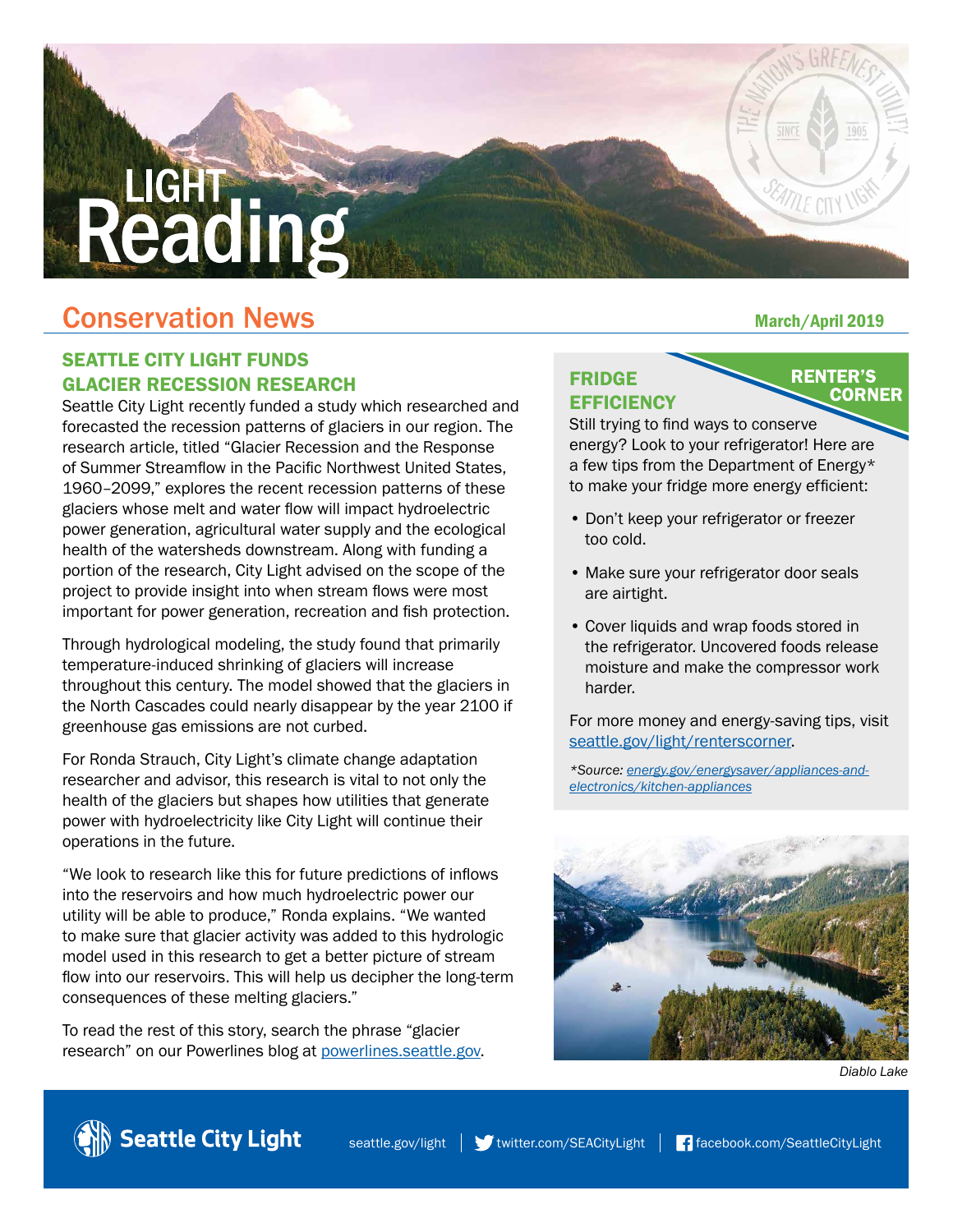

#### 2018 PERFORMANCE: OUR REPORT CARD

Seattle City Light's performance benchmarks show how we did reaching our goals for 2018. We pledge continued improvement in 2019 and beyond.

| <b>2018 GOAL</b>                                                                                                                 | <b>BENCHMARK</b> | <b>PERFORMANCE</b> |
|----------------------------------------------------------------------------------------------------------------------------------|------------------|--------------------|
| Percent of calls answered within<br>60 seconds (Call Center managed by<br><b>Seattle Public Utilities)</b>                       | 80%              | 65%                |
| Frequency of unplanned outages<br>(trees in lines, equipment failure, etc.)<br>in minutes, per year, per customer                | 0.45             | 0.50               |
| Length of unplanned outages in minutes<br>per customer, per year                                                                 | 62.5             | 58.3               |
| Number of inquiries per 1,000 customers                                                                                          | $\overline{4}$   | 12.85              |
| Number of days it takes to perform standard<br>residential/small commercial electrical<br>connections that require field service | 40               | 39                 |
| Streetlight repair, response within<br>10 working days                                                                           | 90%              | 89%                |
| <b>Customer conservation savings for all</b><br>customer groups (average megawatts)                                              | 12.25            | 14.41              |
| Reduce/offset green-house gas emissions                                                                                          | 100%             | 100%               |
| Tree trimming near power lines to<br>improve reliability (in miles)                                                              | 420              | 373                |



#### SAFETY TIP

*"With 'Snowmageddon' in our rearview mirror, now is an excellent time to review your personal and family preparedness plans. The City of Seattle offers several resources to help you get started at seattle.gov/emergency."* 

Bryan Hovde Emergency Management Strategic Advisor



#### SKAGIT TOURS RESERVATIONS OPENING SOON!

Explore the beauty and adventure that the Skagit River has to offer! Reservations for this summer's Skagit Tours open in April, so get your tickets early. For more information visit SkagitTours.com.



#### Seattle City Light crews are in these neighborhoods, working to provide reliable service:

- Arroyo/South Arbor Heights: installing underground conduits, vaults and streetlights to replace aging infrastructure;
- Judkins Park: installing new and replacement poles, new wire, and equipment to improve reliability;
- Pioneer Square: increasing electrical reliability and supporting alley restoration by replacing old, damaged underground conduits;
- Snohomish County: installing new transmission line wire and equipment between substations to improve regional reliability;
- South Lake Union: installing vaults and conduits to connect customers with Denny Substation underground infrastructure.

This is a partial list. For details go to seattle.gov/light/atwork to access our map and learn about individual projects.

### UPDATES COMING TO YOUR EBILLING!

We are improving the way you pay your City Light and SPU bills online, including enhanced ADA accommodations and the option to receive text alerts. Be sure to follow City Light on social media for updates!

Seattle City Light 700 Fifth Avenue PO Box 34023 Seattle, WA 98124-4023 [seattle.gov/light](http://www.seattle.gov/light)

Questions, comments or suggestions? Call (206) 684-3000. Editor: Nathan MacDonald, nathan.macdonald@seattle.gov

Newsletter available in Spanish, Vietnamese, Chinese, Somali, Tagalog and Korean online or call (206) 684-3000.

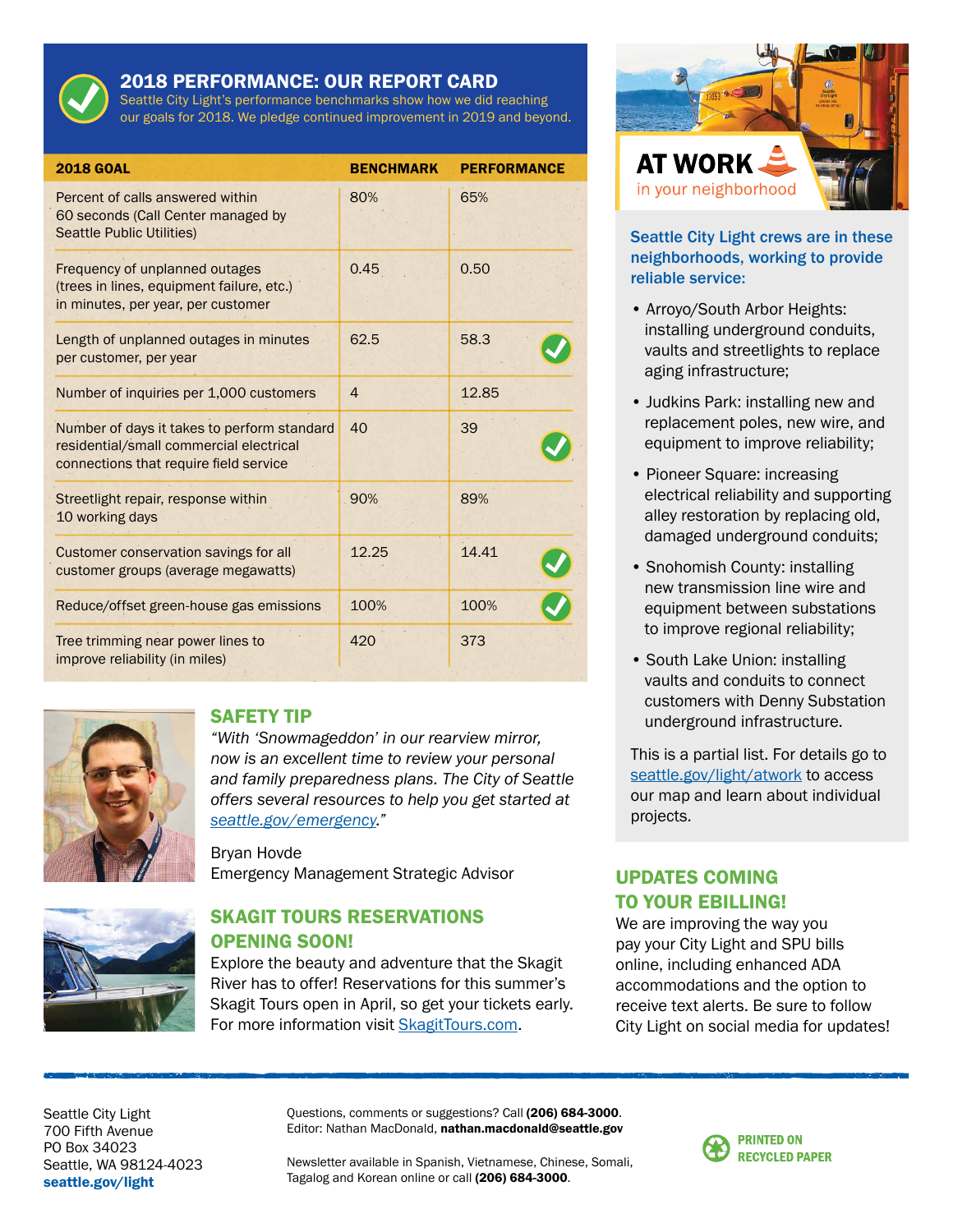

# Join the Seattle City Light Customer Forum

Have you ever wanted to share your views about the environment, the future of energy, your bill, or other Seattle City Light services? We've created the Customer Forum to make it easier for your voice to be heard.

If you are interested in becoming part of our Customer Forum, go to [CityLightCustomerForum.com](http://www.citylightcustomerforum.com) to learn more and become a member.